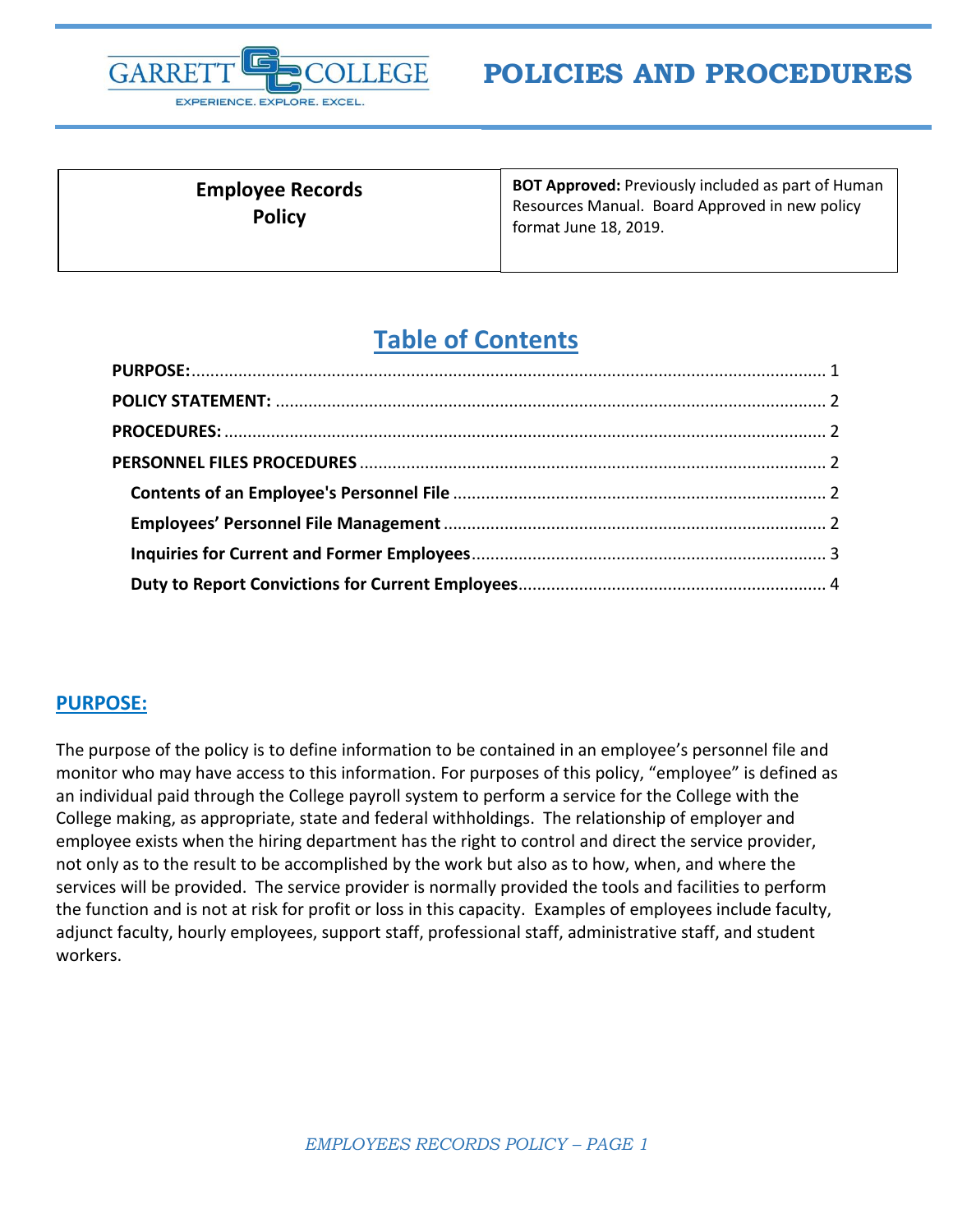

## <span id="page-1-0"></span>**POLICY STATEMENT:**

Employee records relating to job qualifications, performance and other personnel matters are confidential and will be retained only in the Office of Human Resources as the employee's official personnel file. Due to the confidential nature of employee records, the College will provide reference information only to inquiries that have been authorized in writing by the employee. All requests for information about current, retired and separated employees must be referred to the Office of Human Resources.

## <span id="page-1-1"></span>**PROCEDURES:**

#### <span id="page-1-2"></span>**PERSONNEL FILES PROCEDURES**

#### <span id="page-1-3"></span>**Contents of an Employee's Personnel File**

The only documents included in an employee's personnel file are:

- Application for College employment
- Employee Data Sheet
- Updates of employee information
- Résumé of prior experience and education
- Academic transcripts (if applicable)
- Certificates of occupational competency (if applicable)
- Documents related to routine personnel actions such as benefits and leave
- Correspondence between the College and the employee marked by the originator for inclusion in the personnel file. The originator is the person who wrote the document and would be one of the following: the Director of Human Resources or designee, the employee, the employee's supervisor or others in the designated chain of command.
- Performance evaluations and reports of supervisory conferences addressed to the employee and originated by the supervisor.
- Appropriate and relevant documents related to employment history and performance such as contracts, compensation agreements, promotion, transfer, letters or other documents of commendation, disciplinary action and termination.
- Reported criminal activity information

#### <span id="page-1-4"></span>**Employees' Personnel File Management**

Originators wishing to update or add information to a personnel file will forward the materials to the Director of Human Resources for inclusion in the file providing they meet the requirements of the contents described above. Employees will be notified, in writing, when a document outside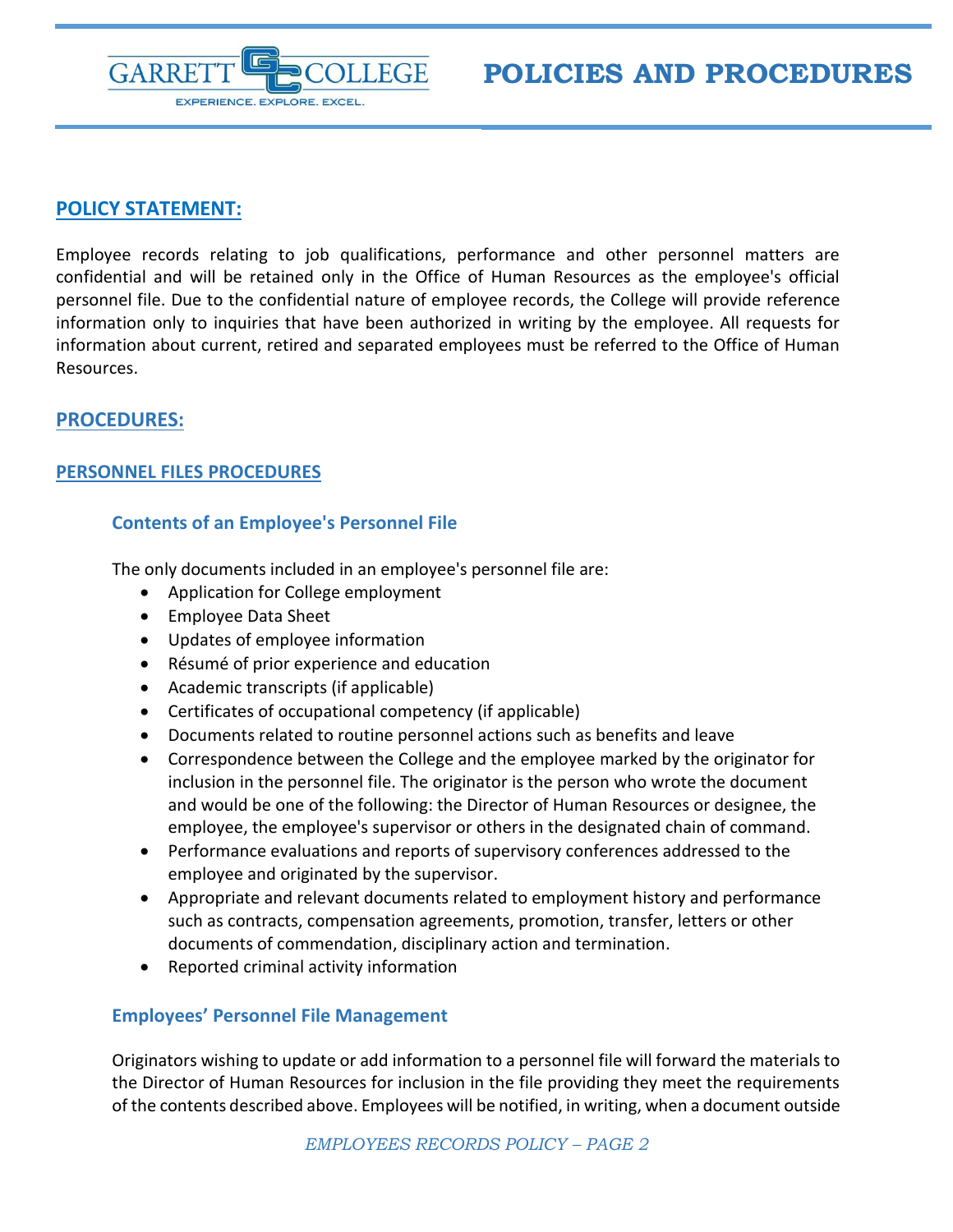

of the contents described above has been received for inclusion in the personnel file of an employee. An example of such documentation would include a thank you note from a student or outside entity. No anonymous correspondence will be included in an employee's personnel file.

An employee's personnel file will be available to the employee for examination in the Office of Human Resources with reasonable notice and during normal business hours; a human resources staff member will be present during the examination. The employee may elect to be accompanied by an advisor (provide notification if bringing advisor) at the time of file examination. An employee's personnel file will be available for inspection in the Office of Human Resources by the employee's supervisor and others in the designated chain of command as well as the College attorney, President or authorized designee, the Board of Trustees and employees of the Office of Human Resources. An access sheet will be maintained in each employee's personnel file to record when an individual or group, other than the Office of Human Resources, has examined a particular file. With written permission of the employee or under court order, access to personnel files is available to authorized individuals or agencies outside the College.

Single copies of documents in the personnel file are available to the employee upon request, and with reasonable notice. Multiple copies of documents or a copy of the complete file are available upon request and at the employee's expense.

Employees who feel that irrelevant or unjustified materials have been included in their personnel files may submit a written objection with a petition to the Director of Human Resources for the removal of such material. If agreement cannot be reached, the employee may pursue filing a complaint as specified in the College's Equity Grievance Policy.

The Office of Human Resources shall maintain a separate and confidential medical leave status file for every employee. Human Resources will maintain U.S. Employee Eligibility Verification Forms, or the I-9, files separately from personnel files.

#### <span id="page-2-0"></span>**Inquiries for Current and Former Employees**

All inquiries made by outside parties such as potential employers and financial institutions with regard to the employment history of present or former employees will be directed to the Office of Human Resources for response unless the current or former employee has provided a signed waiver form authorizing release of additional information beyond dates of employment and job title or by parties other than the Office of Human Resources.

Verification of salary will only be released if the current or former employee has provided a signed consent form requesting and authorizing the release of salary information. In the case of an inquiry for student employee information, requests will be directed to the Director of Financial Aid whose office shall handle the request for information within the College's guidelines for the [Family Educational Rights and Privacy Act.](https://my.garrettcollege.edu/ICS/icsfs/FERPA_Policy_approved_by_board_2_19_2019.pdf?target=31a36555-58af-4fe7-b9b4-48e4ab6e5567)